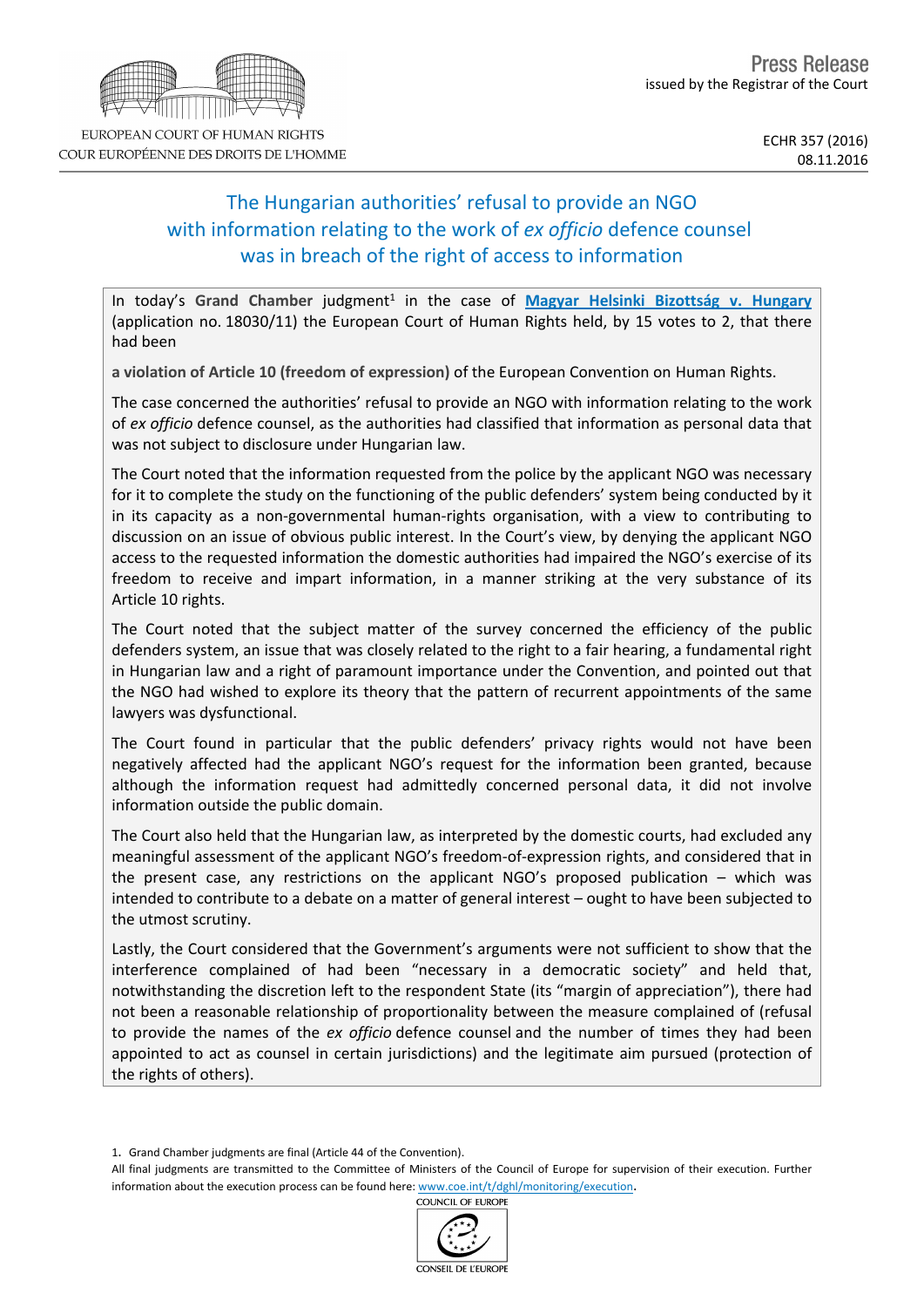## Principal facts

The applicant, Magyar Helsinki Bizottság (Hungarian Helsinki Committee), is a non-governmental organisation (NGO) based in Budapest. It is active in the field of monitoring the implementation of international human-rights instruments in Hungary and in related advocacy. In pursuit of a survey on the quality of defence provided by public defenders, the organisation requested from a number of police departments the names of the public defenders selected by them in 2008 and the number of appointments per lawyer involved. The organisation referred to the 1992 Data Act, arguing that the data requested constituted public information.

In 2009 the organisation brought court proceedings against two police departments which had rejected the request for information. After a first-instance judgment in favour of the organisation the claim was rejected by the appeal court, which held that public defenders did not carry out a task of public interest and that therefore the release of information concerning those defenders could not be successfully demanded under the Data Act. That decision was upheld by the Supreme Court in 2010, which found that while the implementation, by defence lawyers, of the constitutional right of defence was a task of the State, the public defenders' subsequent activity was a private one and that their names did not therefore constitute public information.

## Complaints, procedure and composition of the Court

Relying on Article 10 (freedom of expression), the applicant NGO complained that the Hungarian courts' refusal to order the surrender of the information in question had amounted to a breach of its right to access to information.

The application was lodged with the European Court of Human Rights on 14 March 2011. On 26 May 2015 the Chamber relinquished jurisdiction in favour of the Grand Chamber. A hearing took place on 4 November 2015.

The British Government were authorised to intervene as a third party at the hearing and in the written procedure. Six non-governmental organisations (*Fair Trials International, Media Legal Defence Initiative, Campaign for Freedom of Information, Article 19, Access to Information Programme, and Hungarian Civil Liberties Union*) were also authorised to take part in the written proceedings as third-party interveners.

Judgment was given by the Grand Chamber of 17 judges, composed as follows:

Guido **Raimondi** (Italy), *Judge*, András **Sajó** (Hungary), Işıl **Karakaş** (Turkey), Luis **López Guerra** (Spain), Mirjana **Lazarova Trajkovska** ("the former Yugoslav Republic of Macedonia"), Angelika **Nußberger** (Germany), Boštjan M. **Zupančič** (Slovenia), Nebojša **Vučinić** (Montenegro), Kristina **Pardalos** (San Marino), Ganna **Yudkivska** (Ukraine), Linos-Alexandre **Sicilianos** (Greece), Helen **Keller** (Switzerland), André **Potocki** (France), Aleš **Pejchal** (the Czech Republic), Ksenija **Turković** (Croatia), Robert **Spano** (Iceland), Jon Fridrik **Kjølbro** (Denmark),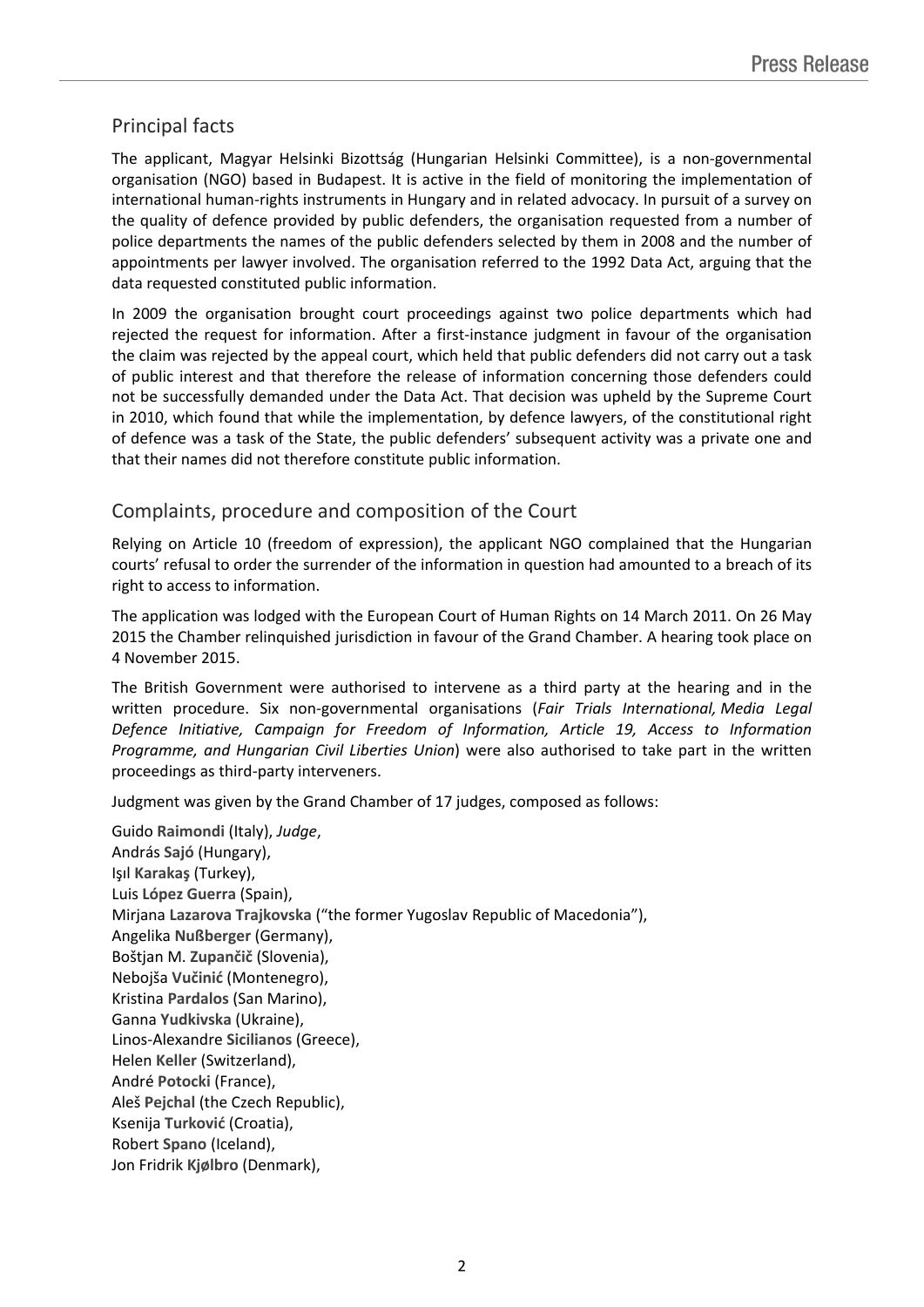and also Lawrence **Early**, *Jurisconsult.*

## Decision of the Court

### Article 10 (freedom of expression)

The Court considered that **Article 10 § 1 of the Convention could be interpreted as including, in the circumstances of the case, a right of access to information**, specifying that where the access to information was decisive for the exercise of the right to receive and communicate information, to refuse that access could amount to an interference with the enjoyment of this right. The Court noted that the information requested from the police by the applicant NGO was necessary for it to complete the study on the functioning of the public defenders' system being conducted by it in its capacity as a non-governmental human-rights organisation, in order to contribute to discussion on an issue of obvious public interest. The Court therefore noted that by denying it access to the requested information, which was ready and available, the domestic authorities had impaired the applicant NGO's exercise of its freedom to receive and impart information, in a manner striking at the very substance of its Article 10 rights. In consequence, the Court held that **there had been an interference** with a right protected by Article 10, noting however that this interference was **prescribed by law** (section 19(4) of the Data Act) and that it **pursued the legitimate aim** of protecting the rights of others.

The Court observed that the central issue underlying the applicant NGO's grievance was that the information sought was classified by the authorities as personal data not subject to disclosure. This was so because, under Hungarian law, the concept of personal data encompassed any information that could identify an individual. Such information was not susceptible to disclosure, unless this possibility was expressly provided for by law, or the information was related to the performance of municipal or governmental (State) functions or was related to "other persons performing public duties". Since the Supreme Court's decision had excluded *ex officio* defence counsel from the category of "other persons performing public duties", there had been no legal possibility open to the applicant NGO to argue that disclosure of the information was necessary for the discharge of its "watchdog" role. The information requested had consisted of the names of public defenders and the number of times they had been appointed to act as counsel in certain jurisdictions. The request for these names, while it had admittedly constituted personal data, related predominantly to the conduct of professional activities in the context of public proceedings. In this sense, the Court considered that public defenders' professional activities could not be considered to be a private matter. In addition, the information sought did not relate to the public defenders' actions or decisions in connection with the carrying out of their tasks as legal representatives or consultations with their clients. Moreover, the Government had not demonstrated that disclosure of the information requested for the specific purposes of the applicant's inquiry could have affected the public defenders' enjoyment of their right to respect for private life within the meaning of Article 8 of the Convention.

The Court also considered that the disclosure of public defenders' names and the number of their respective appointments would not have subjected them to exposure to a degree surpassing that which they could have foreseen when registering as public defenders. There was no reason to assume that information about the names of public defenders and their appointments could not be known to the public through other means, such as information contained in lists of legal-aid providers, court hearing schedules and public court hearings, although it was clear that it was not being collated at the time of the survey. Against that background, the interests invoked by the Government with reference to Article 8 of the Convention were not of such a nature and degree as could warrant engaging the application of that article and bringing it into play in a balancing exercise against the applicant NGO's right as protected by Article 10. Nonetheless, Article 10 did not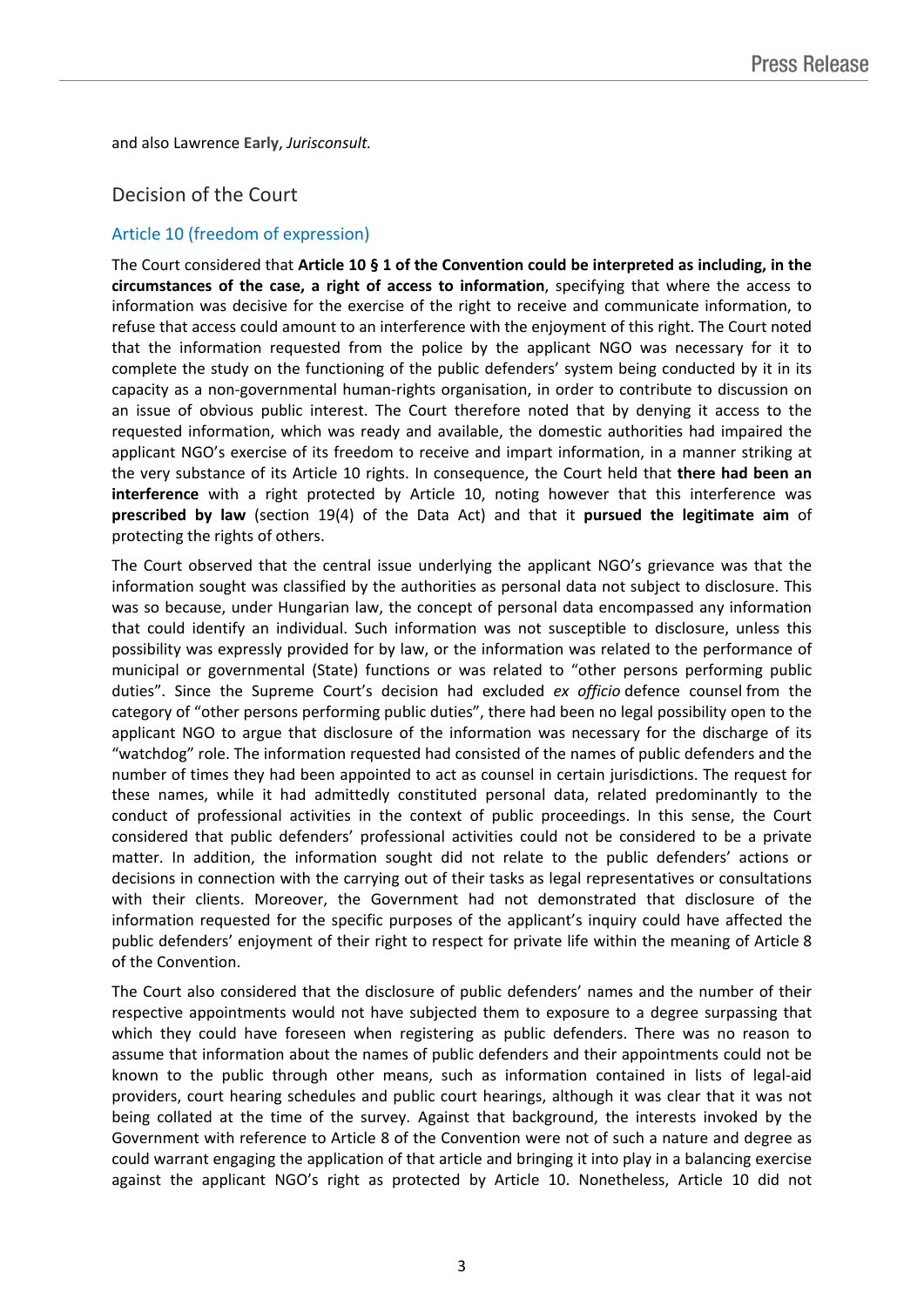guarantee an unlimited freedom of expression, and the protection of the private interests of public defenders constituted a legitimate aim, permitting a restriction on freedom of expression.

The Court considered that the salient question was whether the means used to protect those interests had been proportionate to the aim sought to be achieved. It noted that the subject matter of the survey concerned the efficiency of the public defenders system, an issue that was closely related to the right to a fair hearing, a fundamental right in Hungarian law and a right of paramount importance under the Convention. It emphasised that any criticism or suggested improvement to a service so directly connected to fair-trial rights had to be seen as a subject of legitimate public concern. In its intended survey, the applicant NGO had wished to explore its theory that the pattern of recurrent appointments of the same lawyers was dysfunctional, casting doubt on the adequacy of that scheme. The contention that the legal-aid scheme could be prejudiced as such because public defenders were systematically selected by the police from the same pool of lawyers – and were then unlikely to challenge police investigations in order not to be overlooked for further appointments – did indeed raise a legitimate concern. The Court had already acknowledged in the *Martin<sup>2</sup>* judgment the potential repercussions on defence rights of police-appointed lawyers. As the issue under scrutiny thus went to the very essence of a Convention right, the Court was satisfied that the applicant NGO had intended to contribute to a debate on a matter of public interest. The refusal to grant the request had effectively impaired the applicant NGO's contribution to a public debate on a matter of general interest.

The Court did not find that the privacy rights of the public defenders would have been negatively affected had the applicant NGO's request for the information been granted. Although the information request had admittedly concerned personal data, it did not involve information outside the public domain. It consisted only of information of a statistical nature about the number of times the individuals in question had been appointed to represent defendants in public criminal proceedings within the framework of the publicly funded national legal-aid scheme.

The relevant Hungarian law, as interpreted by the competent domestic courts, had excluded any meaningful assessment of the applicant's freedom-of-expression rights under Article 10 of the Convention. In the present case, however, any restrictions on the applicant NGO's proposed publication – which was intended to contribute to a debate on a matter of general interest – ought to have been subjected to the utmost scrutiny.

In consequence, the Court considered that the arguments advanced by the Government, although relevant, were not sufficient to show that the interference complained of had been "necessary in a democratic society". In particular, the Court considered that, notwithstanding the discretion left to the respondent State (its "margin of appreciation"), there had not been a reasonable relationship of proportionality between the measure complained of and the legitimate aim pursued. The Court therefore concluded that there had been a violation of Article 10 of the Convention.

#### Just satisfaction (Article 41)

The Court held, by 15 votes to 2, that Hungary was to pay the applicant NGO 215 euros (EUR) in respect of pecuniary damage and EUR 8,875 in respect of costs and expenses.

#### Separate opinions

Judges Nußberger and Keller expressed a joint concurring opinion. Judge Sicilianos expressed a concurring opinion, joined by Judge Raimondi. Judge Spano expressed a dissenting opinion, joined by Judge Kjølbro. These opinions are annexed to the judgment.